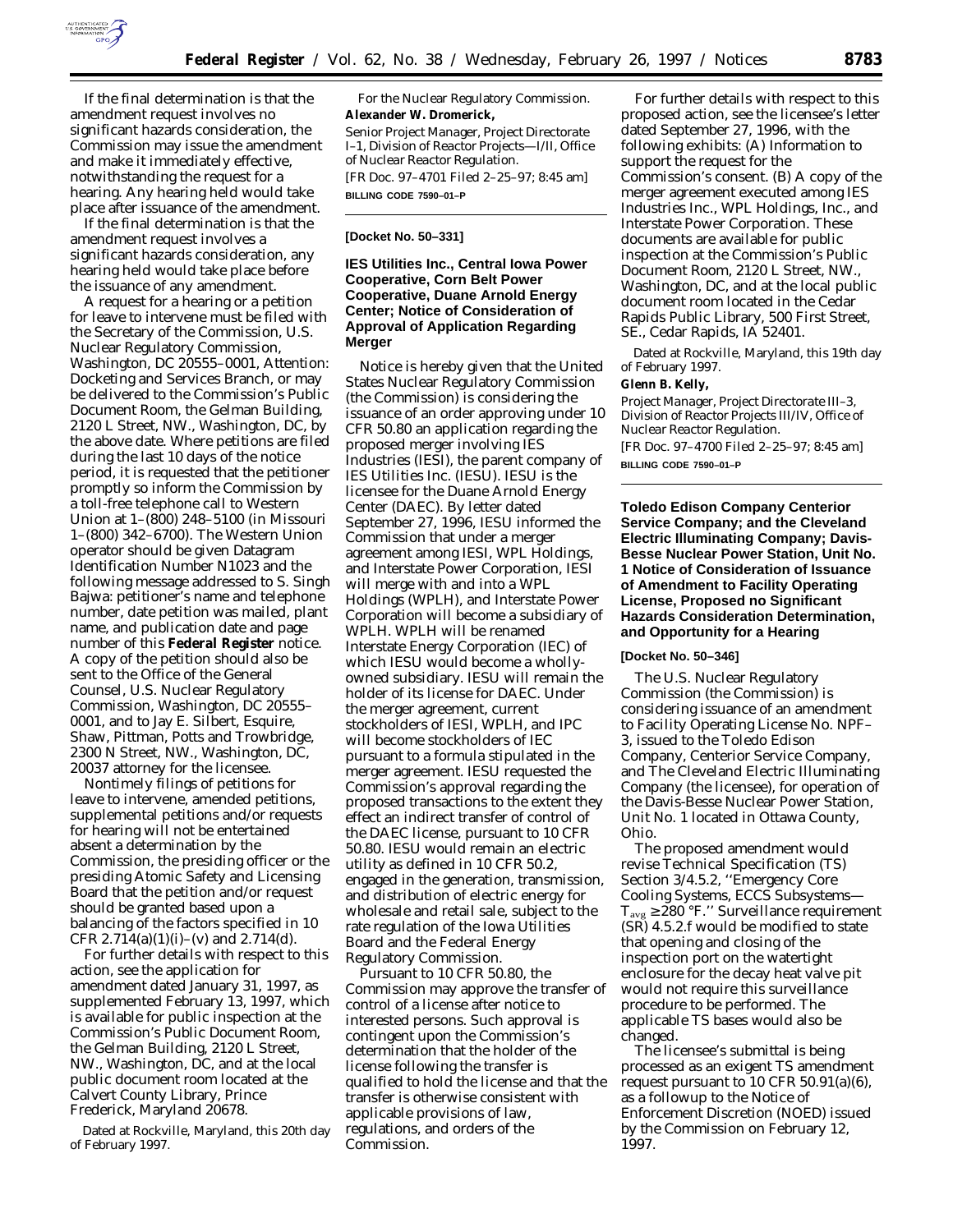The NOED was issued under Criteria 1(a) of NUREG–1600, to avoid undesirable transients as a result of forcing compliance with a license condition and, thus, to minimize potential safety consequences and operational risks.

The licensee discovered that SR 4.5.2.f could be interpreted to require a leak test after opening and subsequent closing of the valve pit inspection port, and that the port had been opened since the last time that the SR had been performed. Because the SR had been missed, the licensee entered TS 3.0.3, which requires that the plant be shut down, and TS 4.0.3, which allows a 24 hour delay in the shutdown so that the missed SR can be performed. The licensee determined that the SR could not be performed at power, and initiated a plant shutdown in accordance with TS 3.0.3. The licensee then requested the Commission to exercise enforcement discretion, and, consistent with Commission policy, submitted the subject TS amendment request 2 days later.

Before issuance of the proposed license amendment, the Commission will have made findings required by the Atomic Energy Act of 1954, as amended (the Act) and the Commission's regulations.

Pursuant to 10 CFR  $50.91(a)(6)$  for amendments to be granted under exigent circumstances, the NRC staff must determine that the amendment request involves no significant hazards consideration. Under the Commission's regulations in 10 CFR 50.92, this means that operation of the facility in accordance with the proposed amendment would not (1) involve a significant increase in the probability or consequences of an accident previously evaluated; or (2) create the possibility of a new or different kind of accident from any accident previously evaluated; or (3) involve a significant reduction in a margin of safety. As required by 10 CFR 50.91(a), the licensee has provided its analysis of the issue of no significant hazards consideration, which is presented below:

Toledo Edison had reviewed the proposed change and determined that a significant hazards consideration does not exist because operation of the Davis-Besse Nuclear Power Station (DBNPS), Unit 1 in accordance with these changes would:

1a. Not involve a significant increase in the probability of an accident previously evaluated because the initiators regarding the large break Loss-of-Coolant Accident (LOCA) are not affected by the proposed change. Revising Surveillance Requirement 4.5.2.f has no bearing on initiating an accident

previously evaluated. The flow path through the decay heat drop line also is not an accident initiator.

1b. Not involve a significant increase in the consequences of an accident previously evaluated because the proposed change does not alter the source term, containment isolation, allowable radiological releases, or invalidate the assumptions used in evaluating radiological releases. Therefore, the radiological consequences of all accidents presented in the DBNPS Updated Safety Analysis Report (USAR) are unchanged.

2. Not create the possibility of a new or different kind of accident from any accident previously evaluated because the operability requirements of Decay Heat Removal (DHR) System isolation valves DH–11 and DH–12 will continue to be adequately addressed by Surveillance Requirement 4.5.2.f. The plant will be operated in the same way as before, and no different accident initiators or failure mechanism are introduced by the proposed change. The inspection port's Kamlok coupling is included as part of the watertight enclosure vacuum leakage rate test to ensure its leak tightness. In addition, the proposed change adds a new stipulation to Surveillance Requirement 4.5.2.f that after its use, the inspection port must be verified as closed in its correct position. Thus, the change does not create the possibility of a new or different kind of accident from any accident previously evaluated.

3. Not involve a significant reduction in a margin of safety because the proposed change does not involve any new changes to the initial conditions contributing to accident severity or consequences. The inspection port's Kamlok coupling is included as part of the watertight enclosure vacuum leakage rate test to ensure its leak tightness. In addition, the proposed change adds a new stipulation to Surveillance Requirement 4.5.2.f that after its use, the inspection port must be verified as closed in its correct position. The design of the Kamlok coupling provides for quick and easy access to the inspection port, and quick and easy closure of the inspection port upon completion of inspection activities.

Consequently there are no reductions in a margin of safety.

The NRC staff has reviewed the licensee's analysis and, based on this review, it appears that the three standards of 10 CFR 50.92(c) are satisfied. Therefore, the NRC staff proposes to determine that the amendment request involves no significant hazards consideration.

The Commission is seeking public comments on this proposed determination. Any comments received within 14 days after the date of publication of this notice will be considered in making any final determination.

Normally, the Commission will not issue the amendment until the expiration of the 14-day notice period. However, should circumstances change during the notice period, such that failure to act in a timely way would

result, for example, in derating or shutdown of the facility, the Commission may issue the license amendment before the expiration of the 14-day notice period, provided that its final determination is that the amendment involves no significant hazards consideration. The final determination will consider all public and State comments received. Should the Commission take this action, it will publish in the **Federal Register** a notice of issuance. The Commission expects that the need to take this action will occur very infrequently.

Written comments may be submitted by mail to the Chief, Rules Review and Directives Branch, Division of Freedom of Information and Publications Services, Office of Administration, U.S. Nuclear Regulatory Commission, Washington, DC 20555–0001, and should cite the publication date and page number of this **Federal Register** notice. Written comments may also be delivered to Room 6D22, Two White Flint North, 11545 Rockville Pike, Rockville, Maryland, from 7:30 a.m. to 4:15 p.m. Federal workdays. Copies of written comments received may be examined at the NRC Public Document Room, the Gelman Building, 2120 L Street, NW., Washington, DC.

The filing of requests for hearing and petitions for leave to intervene is discussed below.

By March 28, 1997 the licensee may file a request for a hearing with respect to issuance of the amendment to the subject facility operating license and any person whose interest may be affected by this proceeding and who wishes to participate as a party in the proceeding must file a written request for a hearing and a petition for leave to intervene. Requests for a hearing and a petition for leave to intervene shall be filed in accordance with the Commission's ''Rules of Practice for Domestic Licensing Proceedings'' in 10 CFR Part 2. Interested persons should consult a current copy of 10 CFR 2.714 which is available at the Commission's Public Document Room, the Gelman Building, 2120 L Street, NW., Washington, DC, and at the local public document room located at the University of Toledo, William Carlson Library, Government Documents Collection, 2801 West Bancroft Avenue, Toledo, Ohio 43606. If a request for a hearing or petition for leave to intervene is filed by the above date, the Commission or an Atomic Safety and Licensing Board, designated by the Commission or by the Chairman of the Atomic Safety and Licensing Board Panel, will rule on the request and/or petition; and the Secretary or the